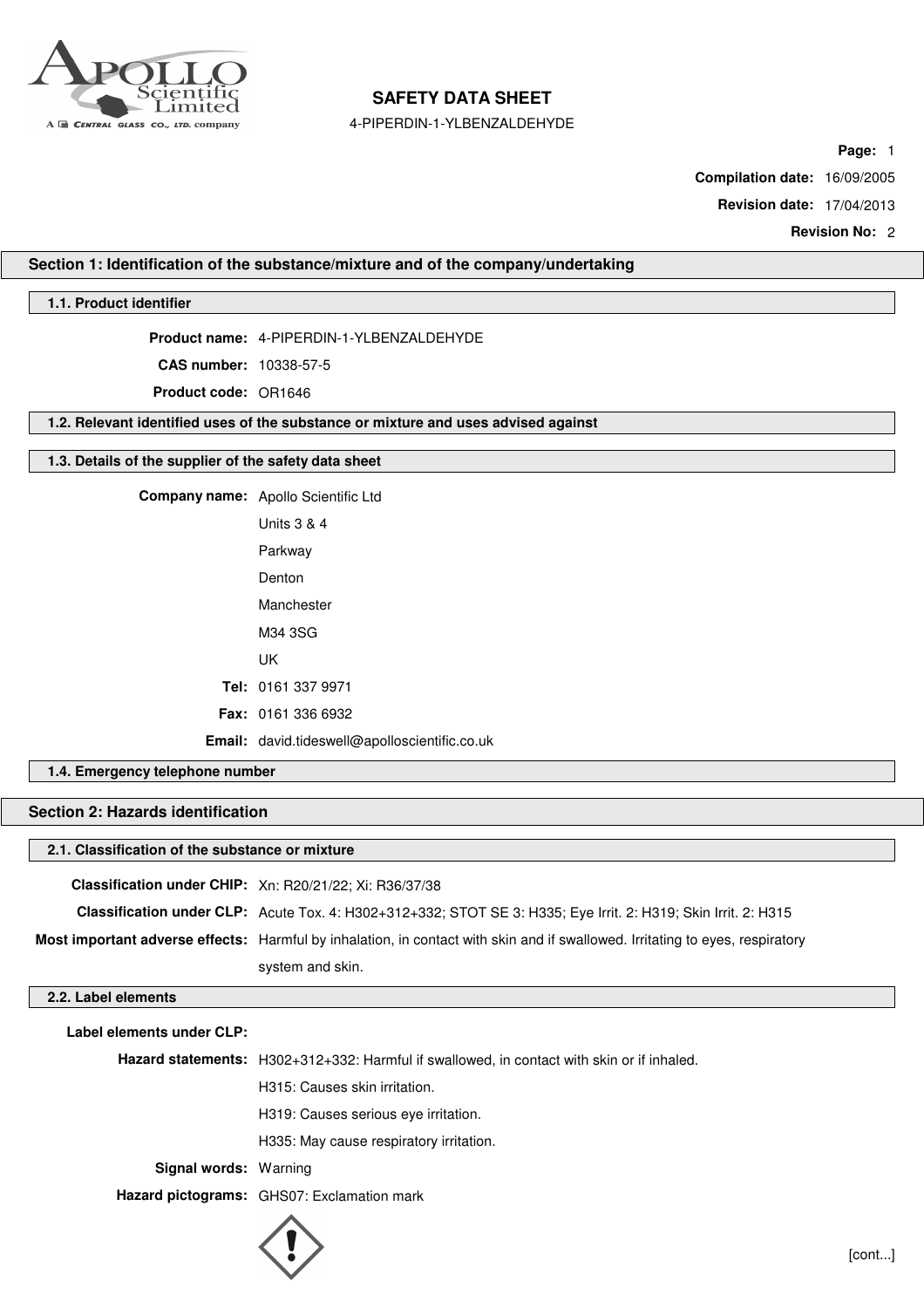## 4-PIPERDIN-1-YLBENZALDEHYDE

**Page:** 2

**Precautionary statements:** P280: Wear protective gloves/protective clothing/eye protection/face protection.

**Label elements under CHIP:**

**Hazard symbols:** Harmful.



| Risk phrases: R20/21/22: Harmful by inhalation, in contact with skin and if swallowed. |
|----------------------------------------------------------------------------------------|
| R36/37/38: Irritating to eyes, respiratory system and skin.                            |
| <b>Safety phrases:</b> S3/7: Keep container tightly closed in a cool place.            |
| S22: Do not breathe dust.                                                              |
| S36/37/39: Wear suitable protective clothing, gloves and eye / face protection.        |
| S45: In case of accident or if you feel unwell, seek medical advice immediately (show  |
| the label where possible).                                                             |

## **2.3. Other hazards**

**PBT:** This substance is not identified as a PBT substance.

## **Section 3: Composition/information on ingredients**

#### **3.1. Substances**

**Chemical identity:** 4-PIPERDIN-1-YLBENZALDEHYDE

## **Section 4: First aid measures**

# **4.1. Description of first aid measures**

| <b>Skin contact:</b> Remove all contaminated clothes and footwear immediately unless stuck to skin. |  |
|-----------------------------------------------------------------------------------------------------|--|
| Drench the affected skin with running water for 10 minutes or longer if substance is still          |  |
| on skin. Consult a doctor.                                                                          |  |
| Eye contact: Bathe the eye with running water for 15 minutes. Consult a doctor.                     |  |

- **Ingestion:** Wash out mouth with water. Do not induce vomiting. If conscious, give half a litre of water
	- to drink immediately. Consult a doctor.
	- **Inhalation:** Remove casualty from exposure ensuring one's own safety whilst doing so. Consult a doctor.

## **4.2. Most important symptoms and effects, both acute and delayed**

**Skin contact:** There may be irritation and redness at the site of contact.

**Eye contact:** There may be irritation and redness. The eyes may water profusely.

**Ingestion:** There may be soreness and redness of the mouth and throat. Nausea and stomach

pain may occur. There may be vomiting.

**Inhalation:** There may be irritation of the throat with a feeling of tightness in the chest.

**4.3. Indication of any immediate medical attention and special treatment needed**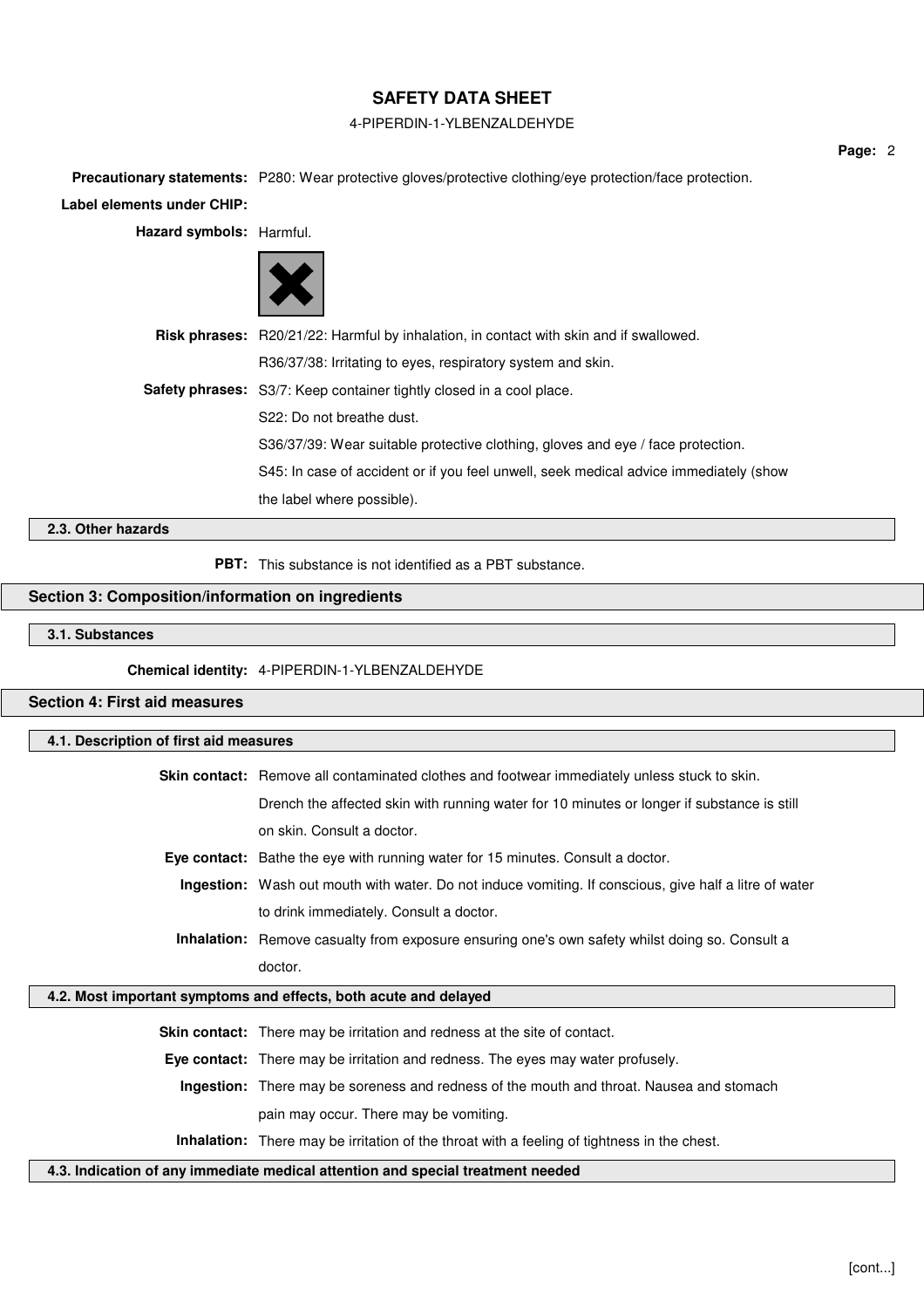#### 4-PIPERDIN-1-YLBENZALDEHYDE

**Page:** 3

#### **Section 5: Fire-fighting measures**

#### **5.1. Extinguishing media**

**Extinguishing media:** Carbon dioxide, dry chemical powder, foam. Suitable extinguishing media for the

surrounding fire should be used.

## **5.2. Special hazards arising from the substance or mixture**

**Exposure hazards:** In combustion emits toxic fumes. Carbon oxides. Nitrogen oxides (NOx).

#### **5.3. Advice for fire-fighters**

**Advice for fire-fighters:** Wear self-contained breathing apparatus. Wear protective clothing to prevent contact

with skin and eyes.

## **Section 6: Accidental release measures**

#### **6.1. Personal precautions, protective equipment and emergency procedures**

**Personal precautions:** Refer to section 8 of SDS for personal protection details. If outside do not approach from downwind. If outside keep bystanders upwind and away from danger point. Mark out the contaminated area with signs and prevent access to unauthorised personnel.

#### **6.2. Environmental precautions**

**Environmental precautions:** Do not discharge into drains or rivers.

#### **6.3. Methods and material for containment and cleaning up**

**Clean-up procedures:** Transfer to a closable, labelled salvage container for disposal by an appropriate

method.

## **6.4. Reference to other sections**

#### **Section 7: Handling and storage**

#### **7.1. Precautions for safe handling**

**Handling requirements:** Avoid direct contact with the substance. Ensure there is sufficient ventilation of the area.

Do not handle in a confined space. Avoid the formation or spread of dust in the air. Only

use in fume hood.

## **7.2. Conditions for safe storage, including any incompatibilities**

**Storage conditions:** Store in cool, well ventilated area. Keep container tightly closed. Store under Argon.

**Suitable packaging:** Must only be kept in original packaging.

## **7.3. Specific end use(s)**

**Specific end use(s):** No data available.

## **Section 8: Exposure controls/personal protection**

#### **8.1. Control parameters**

**Workplace exposure limits:** No data available.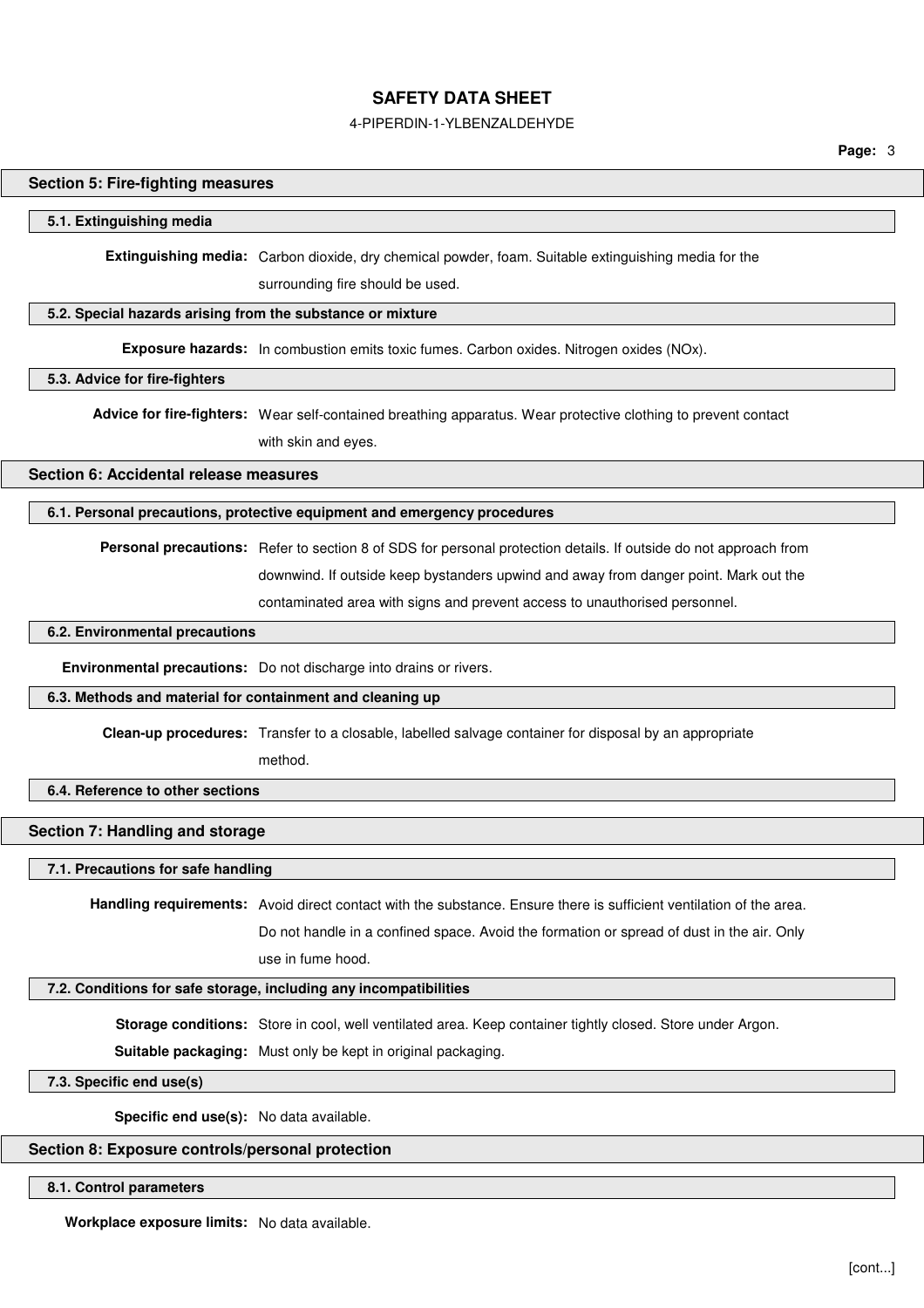#### 4-PIPERDIN-1-YLBENZALDEHYDE

#### **8.2. Exposure controls**

**Engineering measures:** Ensure there is sufficient ventilation of the area. **Respiratory protection:** Self-contained breathing apparatus must be available in case of emergency. Respiratory protective device with particle filter. **Hand protection:** Protective gloves. **Eye protection:** Safety glasses. Ensure eye bath is to hand. **Skin protection:** Protective clothing.

## **Section 9: Physical and chemical properties**

**9.1. Information on basic physical and chemical properties**

**State:** Solid

**Melting point/range°C:** 61-64

**9.2. Other information**

**Other information:** No data available.

## **Section 10: Stability and reactivity**

**10.1. Reactivity**

**Reactivity:** Stable under recommended transport or storage conditions.

### **10.2. Chemical stability**

**Chemical stability:** Stable under normal conditions.

#### **10.3. Possibility of hazardous reactions**

**Hazardous reactions:** Hazardous reactions will not occur under normal transport or storage conditions.

## **10.4. Conditions to avoid**

**Conditions to avoid:** Heat.

## **10.5. Incompatible materials**

**Materials to avoid:** Strong oxidising agents. Strong acids.

## **10.6. Hazardous decomposition products**

**Haz. decomp. products:** In combustion emits toxic fumes of carbon dioxide / carbon monoxide. Nitrogen oxides

(NOx).

#### **Section 11: Toxicological information**

## **11.1. Information on toxicological effects**

#### **Relevant hazards for substance:**

| Hazard | <b>Boute</b> | Basis |  |
|--------|--------------|-------|--|
|        |              |       |  |
|        |              |       |  |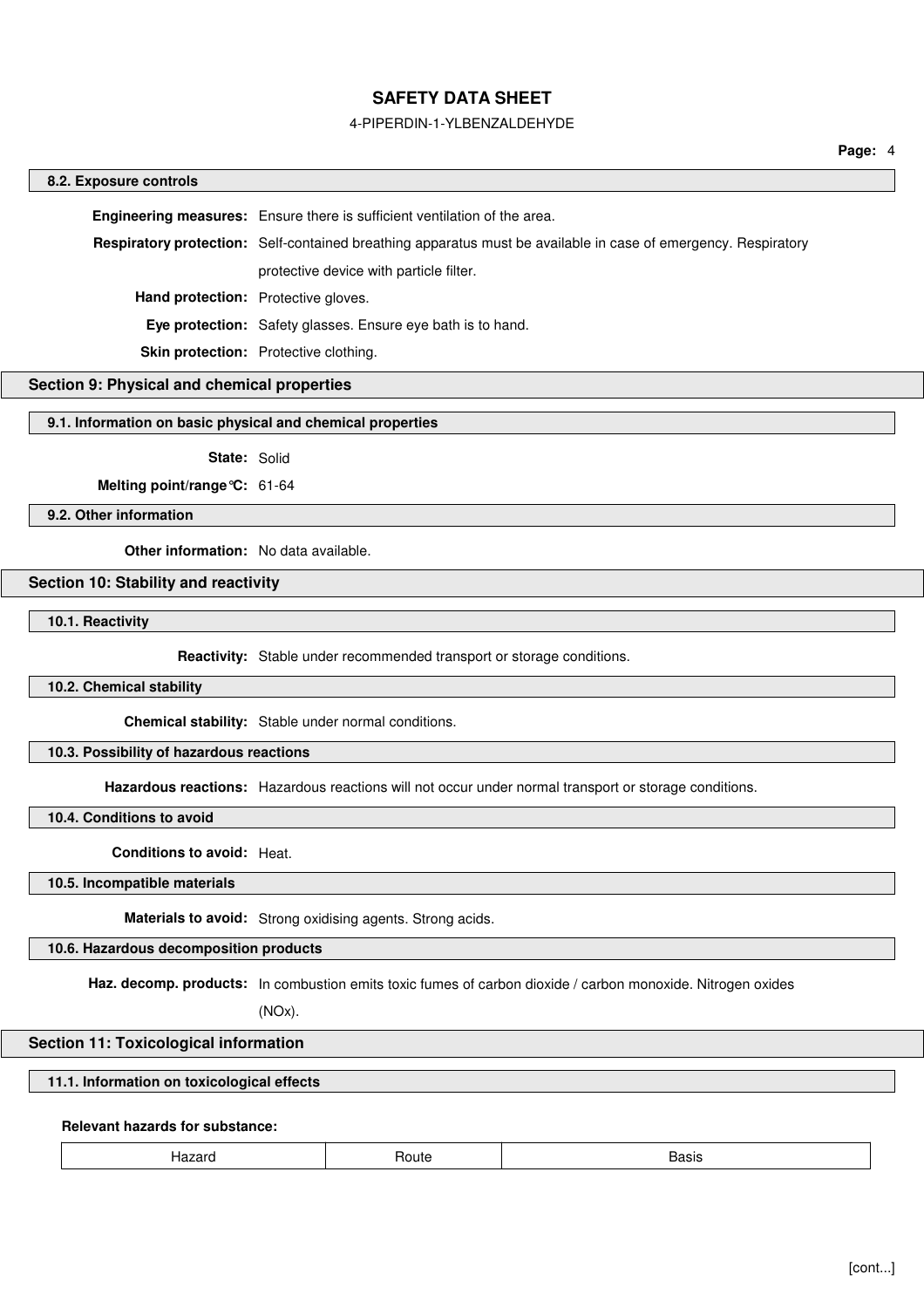## 4-PIPERDIN-1-YLBENZALDEHYDE

**Page:** 5

| Acute toxicity (ac. tox. 4)   | INH DRM ING | Based on test data |
|-------------------------------|-------------|--------------------|
| Skin corrosion/irritation     | <b>DRM</b>  | Based on test data |
| Serious eye damage/irritation | OPT         | Based on test data |
| STOT-single exposure          | INH         | Based on test data |

#### **Symptoms / routes of exposure**

**Skin contact:** There may be irritation and redness at the site of contact.

**Eye contact:** There may be irritation and redness. The eyes may water profusely.

**Ingestion:** There may be soreness and redness of the mouth and throat. Nausea and stomach pain may occur. There may be vomiting.

**Inhalation:** There may be irritation of the throat with a feeling of tightness in the chest.

## **Section 12: Ecological information**

**12.1. Toxicity**

**Ecotoxicity values:** No data available.

## **12.2. Persistence and degradability**

**Persistence and degradability:** No data available.

**12.3. Bioaccumulative potential**

**Bioaccumulative potential:** No data available.

**12.4. Mobility in soil**

**Mobility:** No data available.

#### **12.5. Results of PBT and vPvB assessment**

**PBT identification:** This substance is not identified as a PBT substance.

**12.6. Other adverse effects**

**Other adverse effects:** No data available.

## **Section 13: Disposal considerations**

## **13.1. Waste treatment methods**

| Disposal operations: MATERIAL SHOULD BE DISPOSED OF IN ACCORDANCE WITH LOCAL, STATE AND                             |
|---------------------------------------------------------------------------------------------------------------------|
| <b>FEDERAL REGULATIONS</b>                                                                                          |
| <b>Disposal of packaging:</b> Dispose of as special waste in compliance with local and national regulations Observe |
| all federal, state and local environmental regulations.                                                             |
| <b>NB:</b> The user's attention is drawn to the possible existence of regional or national                          |
| regulations regarding disposal.                                                                                     |
|                                                                                                                     |

## **Section 14: Transport information**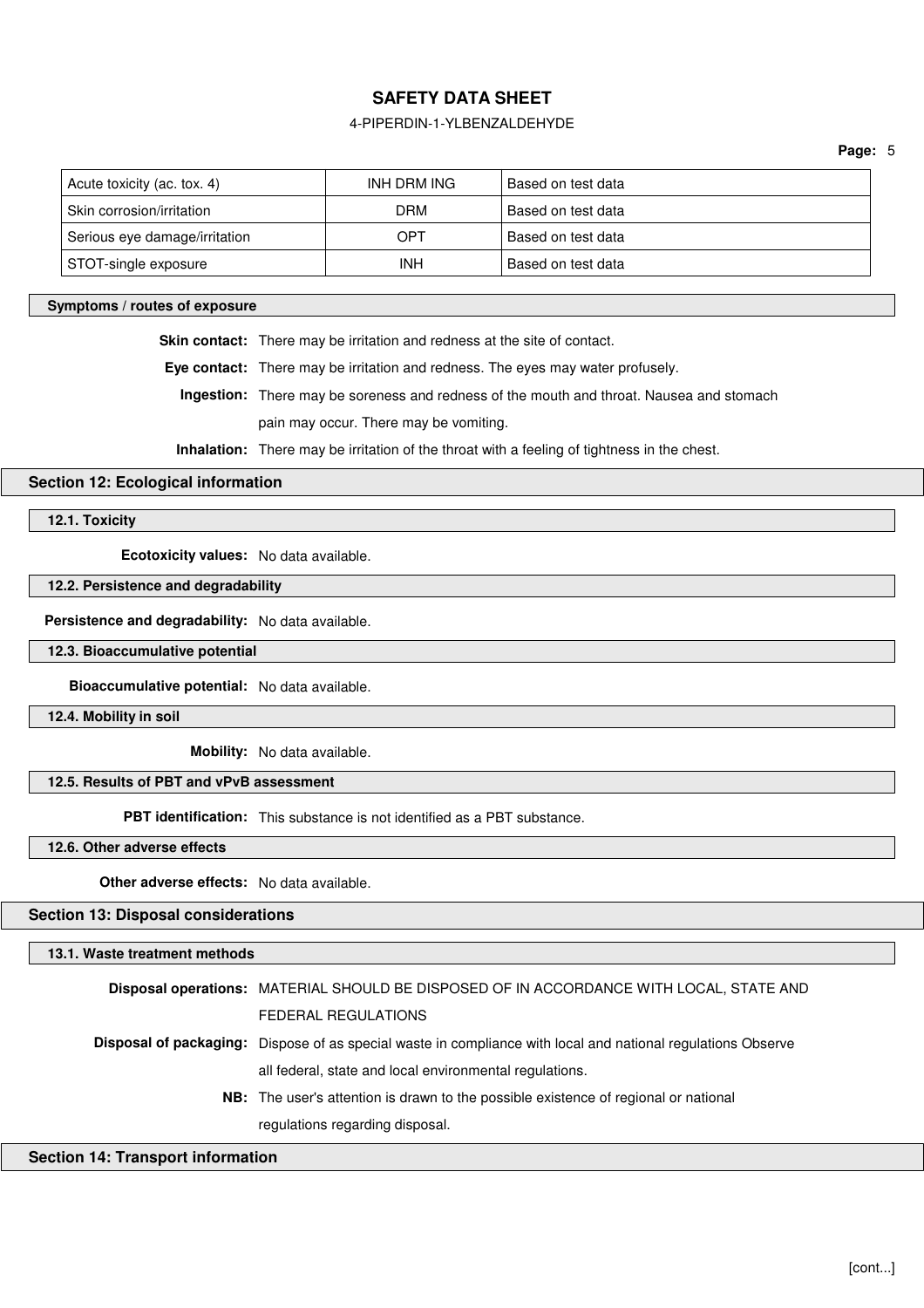#### 4-PIPERDIN-1-YLBENZALDEHYDE

#### **14.1. UN number**

**UN number:** UNnone

## **14.2. UN proper shipping name**

**Shipping name:** NOT CLASSIFIED AS DANGEROUS IN THE MEANING OF TRANSPORT REGULATIONS.

#### **14.3. Transport hazard class(es)**

**14.4. Packing group**

#### **14.5. Environmental hazards**

**Environmentally hazardous:** No **Marine pollutant:** No

**14.6. Special precautions for user**

#### **Section 15: Regulatory information**

**15.1. Safety, health and environmental regulations/legislation specific for the substance or mixture**

#### **15.2. Chemical Safety Assessment**

**Chemical safety assessment:** A chemical safety assessment has not been carried out for the substance or the mixture

by the supplier.

## **Section 16: Other information**

# **Other information Other information:** This safety data sheet is prepared in accordance with Commission Regulation (EU) No 453/2010. \* Data predicted using computational software. Toxtree - Toxic Hazard Estimation by decision tree approach. http://ecb.jrc.ec.europa.eu/qsar/qsar-tools/index.php? c=TOXTREE ~ Data predicted using computatioanl software ACD/ToxSuite v 2.95.1 Copyright 1994- 2009 ACD/labs, Copyright 2001-2009 Pharma Algorithms, Inc, Advanced Chemistry Development, Inc (ACD/Labs). http://www.acdlabs.com/products/pc\_admet/tox/tox/ **Phrases used in s.2 and 3:** H302+312+332: Harmful if swallowed, in contact with skin or if inhaled. H315: Causes skin irritation. H319: Causes serious eye irritation. H335: May cause respiratory irritation. R20/21/22: Harmful by inhalation, in contact with skin and if swallowed. R36/37/38: Irritating to eyes, respiratory system and skin. **Legal disclaimer:** The material is intended for research purposes only and should be handled exclusively by those who have been fully trained in safety, laboratory and chemical handling procedures. The above information is believed to be correct to the best of our knowledge. The above information is believed to be correct to the best of our knowledge at the date of its publication, but should not be considered to be all inclusive. It should